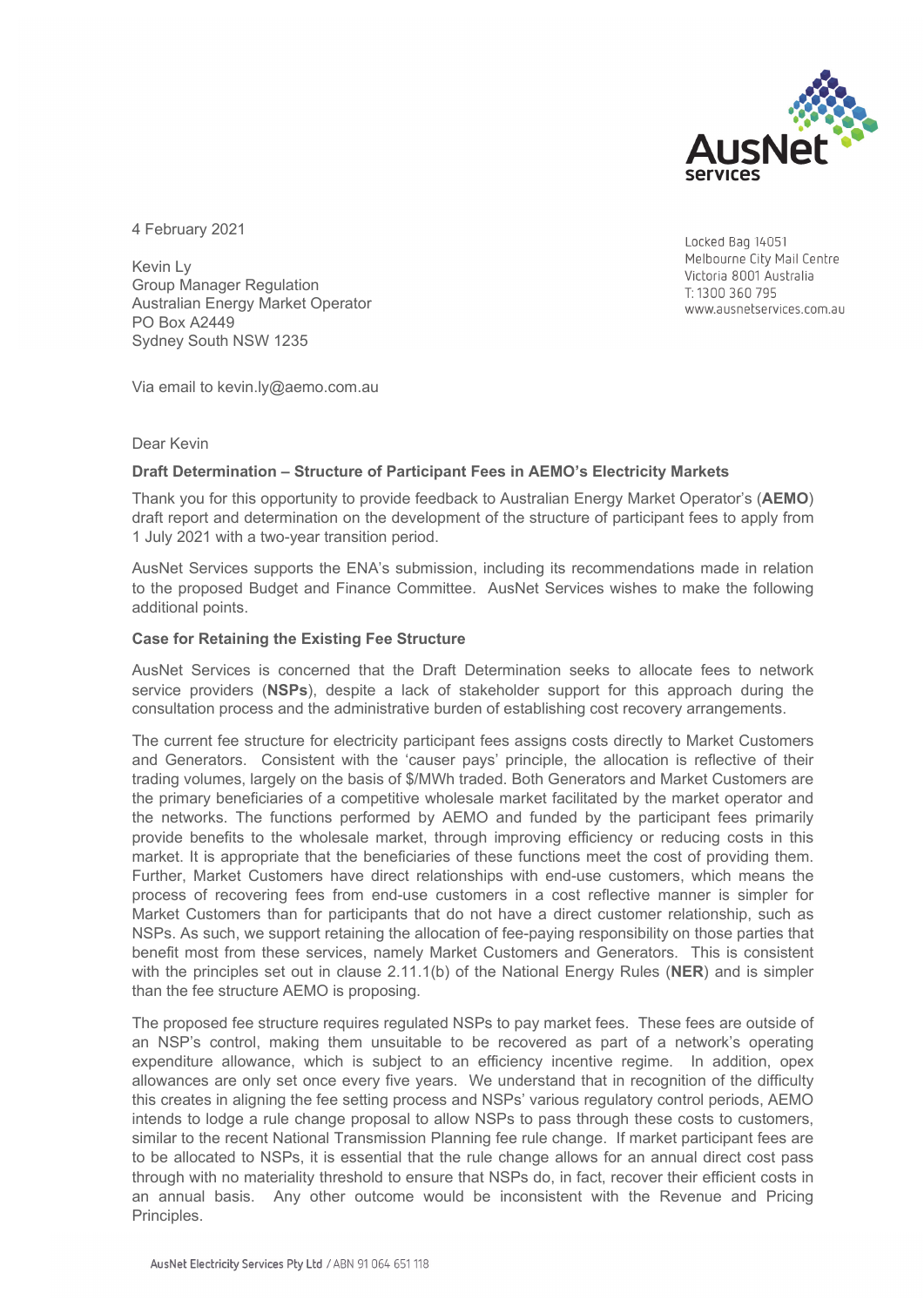Nevertheless, it is not clear how customers will benefit from this reform as it does not change the amount that will be recovered from end users but just makes the recovery needlessly more complex. Indeed, recovering participant fees from NSPs will only increase the administrative burden, leading to additional administrative costs. Ultimately these costs will be recovered from end-use customers, but via a more circuitous and complex route than if the fees were being recovered by retailers. This consequence was highlighted by retailers and contestable service providers in submissions responding to AEMO's consultation paper.<sup>1</sup> Therefore, allocating AEMO's participant fees to NSPs does not satisfy the National Energy Objective in comparison to the current fee structure.

For all the reasons set out above, AusNet Services recommends maintaining the current fee structure to maintain an efficient, beneficiary pays approach, and avoid adverse impacts on competition.

# **Allocating participant fees to AusNet Services' Transmission**

There are specific complexities associated with allocating fees to our transmission and distribution networks.

While the Draft Report and Determination acknowledges that AusNet Services is responsible for operating and maintaining the transmission network in Victoria, the majority of the operational activities listed in section 4.4.2 relate to AEMO's declared network functions in Victoria. The basis upon which these fees should be allocated to AusNet Services, rather than AEMO, is unclear. In several cases these activities directly benefit AEMO in its capacity as Victorian planner and so should be properly attributed to AEMO. These include:

- Development, coordination and provision of mainland PSCAD models to allow TNSPs to perform their generator connection and system security studies. AEMO (Vic planning) is responsible for generator connections to the Victorian transmission network and benefits from the development of these models.
- Modelling synchronous generator combinations for maintaining system strength and inertia under system normal, outage and islanding conditions. AEMO provides the results of this analysis to TNSPs who then use this as part of their transmission limits advice. In Victoria, AEMO (Vic planning) is provided with these results and provide transmission limits advice.
- Determining how system security and quality of supply can be maintained under some complex outage scenarios. We consider that AEMO Victorian Planning is responsible for this function.

Therefore, to allocate the entire Victorian share of these costs to AusNet Services is not consistent with clause 2.11.1(b)(3)) of the NER.

AusNet Services would welcome an early discussion with AEMO on the above.

## **Allocating Participant Fees for new reforms**

Participant fees are also required to fund other key AEMO initiatives outlined in the consultation paper, including:

- DER integration essential for accurately forecasting dispatched electricity and reducing wholesale electricity costs;
- 5 Minute Settlements reforms leading to more efficient wholesale market operations with better use of fast response generation;
- Energy Customer Data Right supporting better customer services; and

<sup>1</sup> AGL's and Plus-ES' submissions to AEMO's Structure of Participant Fees consultation. https://aemo.com.au/-/media/files/stakeholder\_consultation/consultations/nem-consultations/2020/electricitymarket-participant-fee-structure-review/agl.pdf and https://www.aemo.com.au/- /media/files/stakeholder\_consultation/consultations/nem-consultations/2020/electricity-market-participant-feestructure-review/plus-es.pdf?la=en